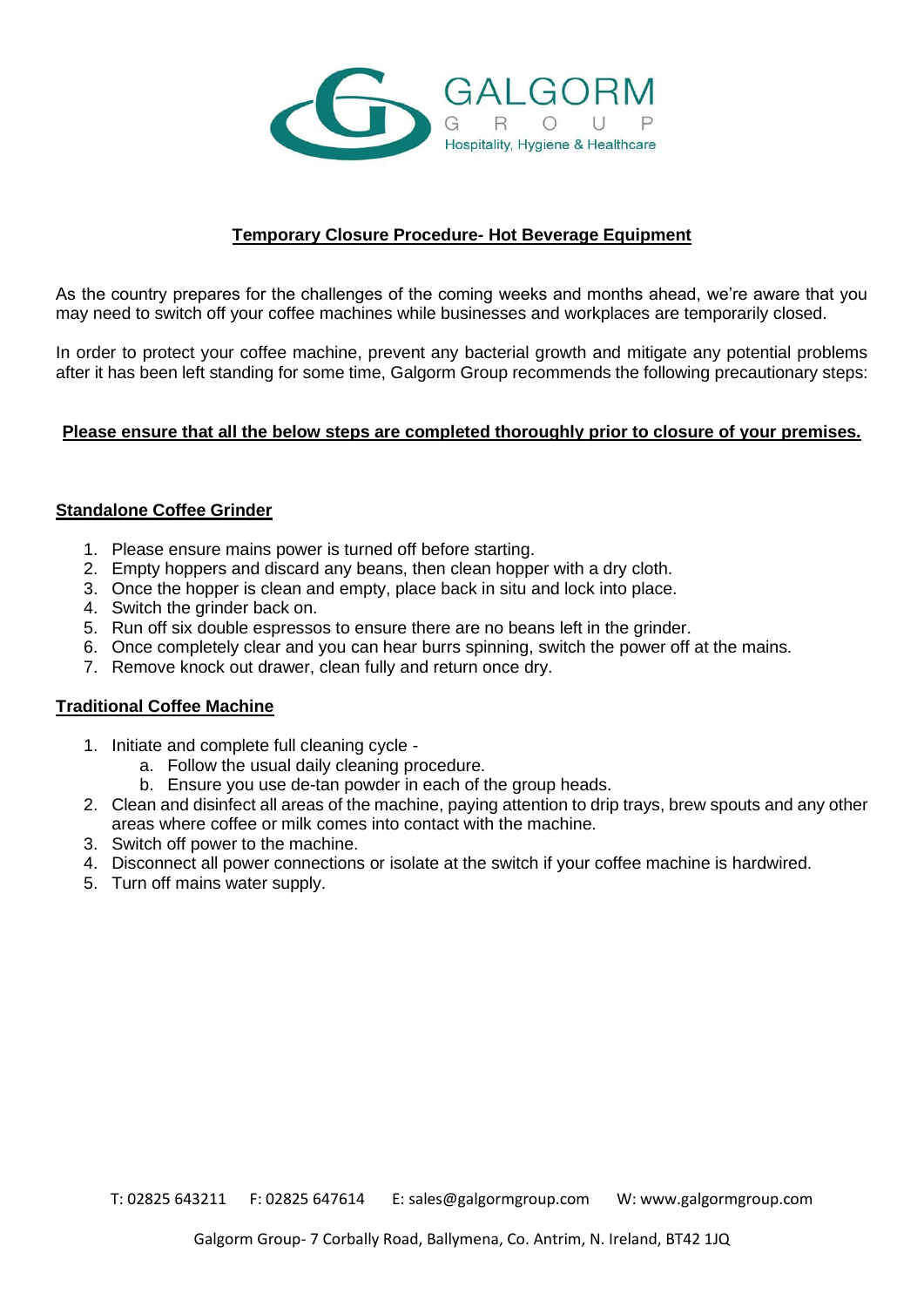

#### **Automatic Coffee Machine**

- 1. Empty all milk and coffee beans out of your coffee machine.
- 2. Press for an espresso several times until 'bean hopper empty' message appears.
- 3. Initiate and complete full cleaning cycle
	- a. Follow the usual daily cleaning procedure.
	- b. Ensure to use correct cleaning tablets / liquid.
- 4. Clean and disinfect all areas of the machine, paying attention to dispense head, drip trays, and any other areas where coffee or milk comes into contact with the machine.
- 5. Ensure you empty and clean milk fridge fully, particularly the fridge seals, and leave door open.
- 6. Switch off power to the machine and fridge.
- 7. Disconnect all power connections or isolate at the switch if your coffee machine is hardwired.
- 8. Turn off mains water supply.

## **Hot Water Boiler**

- 1. Switch off power to the machine.
- 2. Disconnect all power connections or isolate at the switch if your coffee machine is hardwired.
- 3. Turn off mains water supply.